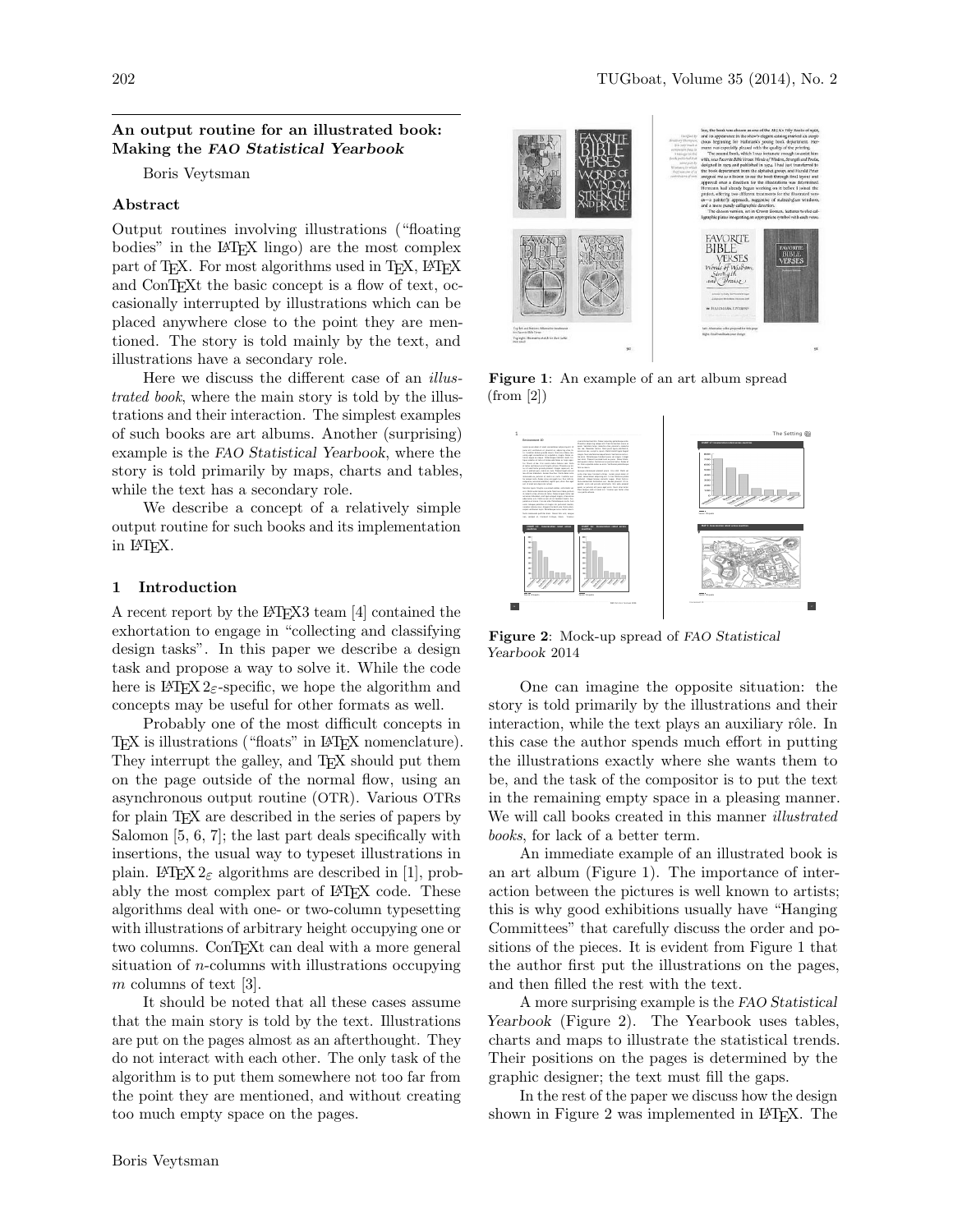

<span id="page-1-0"></span>Figure 3: FAO Yearbook spread

code is available in the repository at [http://github.](http://github.com/filippogheri/FAOSYBLaTeXpackage) [com/filippogheri/FAOSYBLaTeXpackage](http://github.com/filippogheri/FAOSYBLaTeXpackage), and a formatted version is available online with this article.

## <span id="page-1-1"></span>2 User interface

The main unit of the FAO Yearbook is the *spread*. As shown in Figure [3,](#page-1-0) it is split into eight *quadrants*, four per page. The quadrants are denoted by twoletter combinations like ul for upper left and lr for lower right. Lowercase is used for verso (even) pages, and uppercase for recto (odd) pages.

The illustrations have fixed sizes: they can occupy one, two, or four quadrants. Accordingly there are four kinds of illustrations: 'Single' ones take one quadrant, 'Tall' ones take two quadrants stacked vertically, 'Wide' ones take two quadrants stacked horizontally, and 'Big' ones take all four quadrants on a page.

The user specifies the illustration type (e. g. chart or map), its size (S, T, W or B), and the upper left quadrant occupied by the illustration. We used LATEX environments for this. The name of the environment corresponds to the illustration type, while its mandatory arguments specify its size and position. For example, the code

\begin{chart}{S}{LR} ... \end{chart}

specifies a chart occupying a single lower right quadrant on a recto page, while the code

## \begin{map}{W}{ul} ... \end{map}

specifies a map occupying two top quadrants on a verso page.

The user writes down the code for the illustrations and the text, and TEX typesets them according to the chosen pattern. The command \clearpage typesets all illustrations and text obtained so far.

### 3 Algorithms

In this section we describe the algorithms used to typeset the book.

The main problem is *when* to start output. If we had just illustrations, then the answer would be simple: as soon as we have enough illustrations for the full page. This is the approach used by Dave Walden in his photo album macros [\[8\]](#page-2-7). However, since we have illustrations and text, we are in a more

complex situation. We need to check whether we have enough text to fill the gaps. This is done by page builder. There are ways to inform the page builder about the space needed by illustrations [\[5\]](#page-2-1). However they assume that all illustrations should be put on the page being built. In our case we may have both illustrations for the current page and illustrations for following pages. Only the OTR knows which illustrations belong to the current page, but the OTR is started asynchronously by the page builder. Thus our algorithms must include communication between the page builder and the OTR.

Each of the environments described in Section [2](#page-1-1) adds its contents to the bottom of an illustration box. There are 18 such boxes corresponding to all valid combinations of illustration size and position (an attempt to insert, e. g. a Tall illustration starting at the lower left quadrant produces an error since this combination is not valid). We use \vsplit to extract the top (oldest) illustration from the box.

We follow the basic idea of [\[1\]](#page-2-4) for two-column typesetting. The page builder starts the OTR whenever a column of text is formed. It is the job of the OTR to determine whether we are at the first or second column, and proceed accordingly. One can imagine the OTR having two stages: the first deals with a first column from the page builder, and the second has two columns to work with.

So at the first stage we have a column of text. We also know whether this column is the first or the second, and whether we are on a recto or a verso page. Thus we can check whether we already have illustrations in the quadrants for this page.

First, it can happen that the current page is completely covered by Wide or Big illustrations. In this case we do not need to put any text on the page, and simply output the illustrations. Note that this should happen only when we typeset the first column— otherwise we have a full column of text which belongs to a wrong page: recto or verso.

If after this test we are still inside the OTR, then we are free to form a column. Again, it may happen that this column is completely taken by illustrations; in this case we return the text to the page builder and send illustrations to the second stage.

Now we are at the most interesting part of the algorithm. We have text and possibly illustrations to mix in the column. However, is the height of the text box right? Possibly not: the page builder might think that there were no illustrations and not correct for them. Fortunately, TEX provides a global parameter \vsize, which reflects the page builder's idea about the required text height. So we can calculate the required height in the OTR and